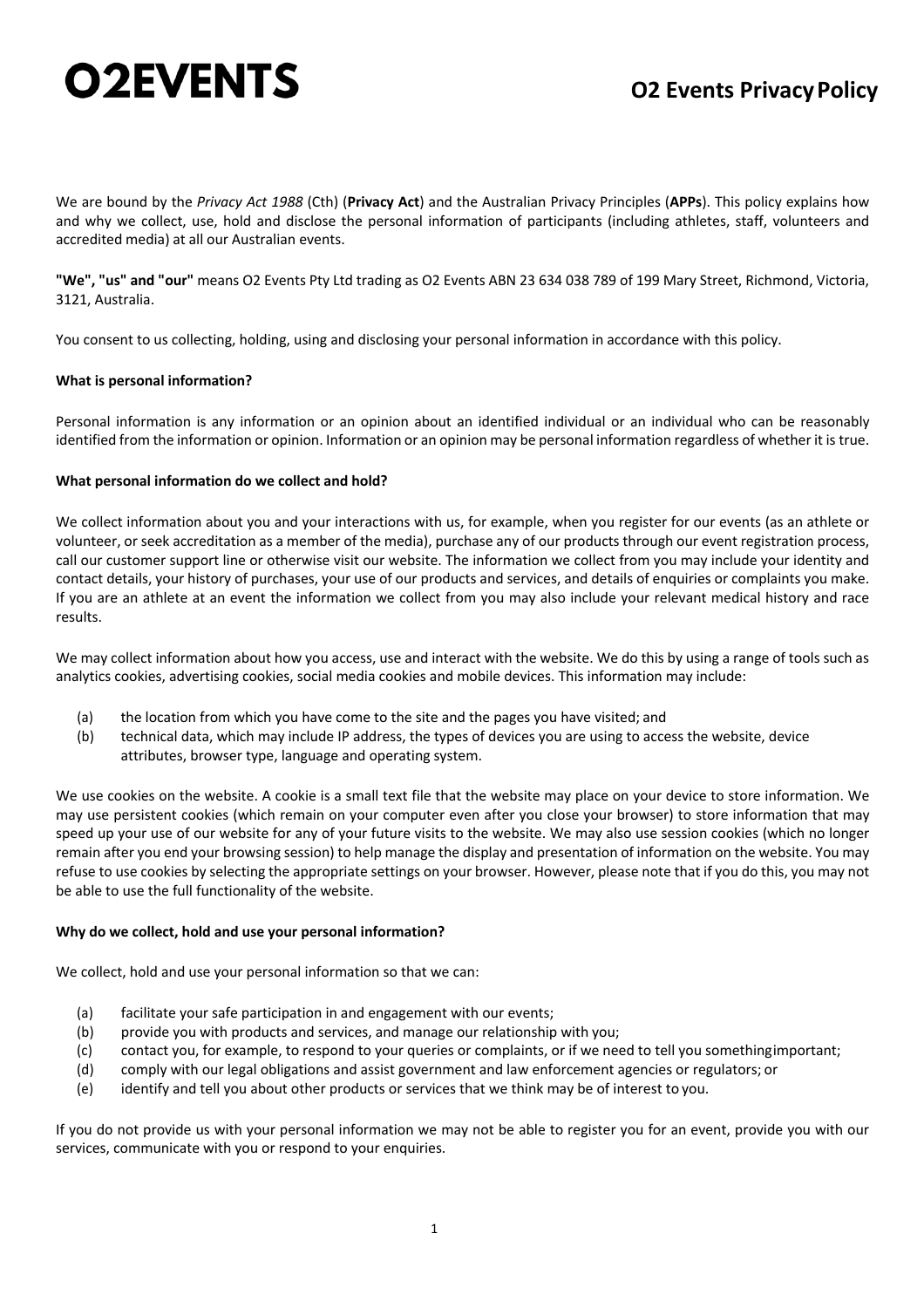# **How do we collect your personal information?**

We will collect your personal information directly from you whenever you interact with us.

We may also collect information from third parties such as our social media platforms (Facebook, Instagram) and our event affiliates (Race Atlas for event photographs, Register Now Pty Ltd for event registrations, any timing service providers for an event and, where you have chosen to use such service, any charity partner or charity platform for the event such as everydayhero).

### **How do we store and hold personal information?**

We store most information about you in computer systems and databases operated by either us or our external service providers. Some information about you is recorded in paper files that we store securely.

We implement and maintain processes and security measures to protect personal information which we hold from misuse, interference or loss, and from unauthorised access, modification or disclosure.

These processes and systems include:

- (a) the use of identity and access management technologies to control access to systems on which information is processed and stored;
- (b) requiring all employees to comply with internal information security policies and keep information secure;
- (c) requiring all employees to complete training about information security; and
- (d) monitoring and regularly reviewing our practise against our own policies and against industry best practice.

We will also take reasonable steps to destroy or de-identify personal information once we no longer require it for the purposes for which it was collected or for any secondary purpose permitted under the APPs.

#### **Who do we disclose your personal information to, and why?**

We may transfer or disclose your personal information to our related companies, including (without limitation): Alpine Classic Co Pty Ltd of 199 Mary Street, Richmond, 3121, Victoria, Australia.

We may disclose personal information to external service providers so that they may perform services for us or on our behalf.

We may also disclose your personal information to others outside our group of companies where:

- (a) we are required or authorised by law to do so;
- (b) you may have expressly consented to the disclosure or the consent may be reasonably inferred from the circumstances; or
- (c) we are otherwise permitted to disclose the information under the Privacy Act.

If the ownership or control of all or part of our business changes, we may transfer your personal information to the new owner.

#### **Do we disclose personal information to overseas recipients?**

We may disclose your personal information to recipients which are located outside Australia.

#### **Do we use your personal information for marketing?**

We will use your personal information to offer you products and services we believe may interest you, but we will not do so if you tell us not to. These products and services may be offered by us, our related companies, our other business partners or our service providers.